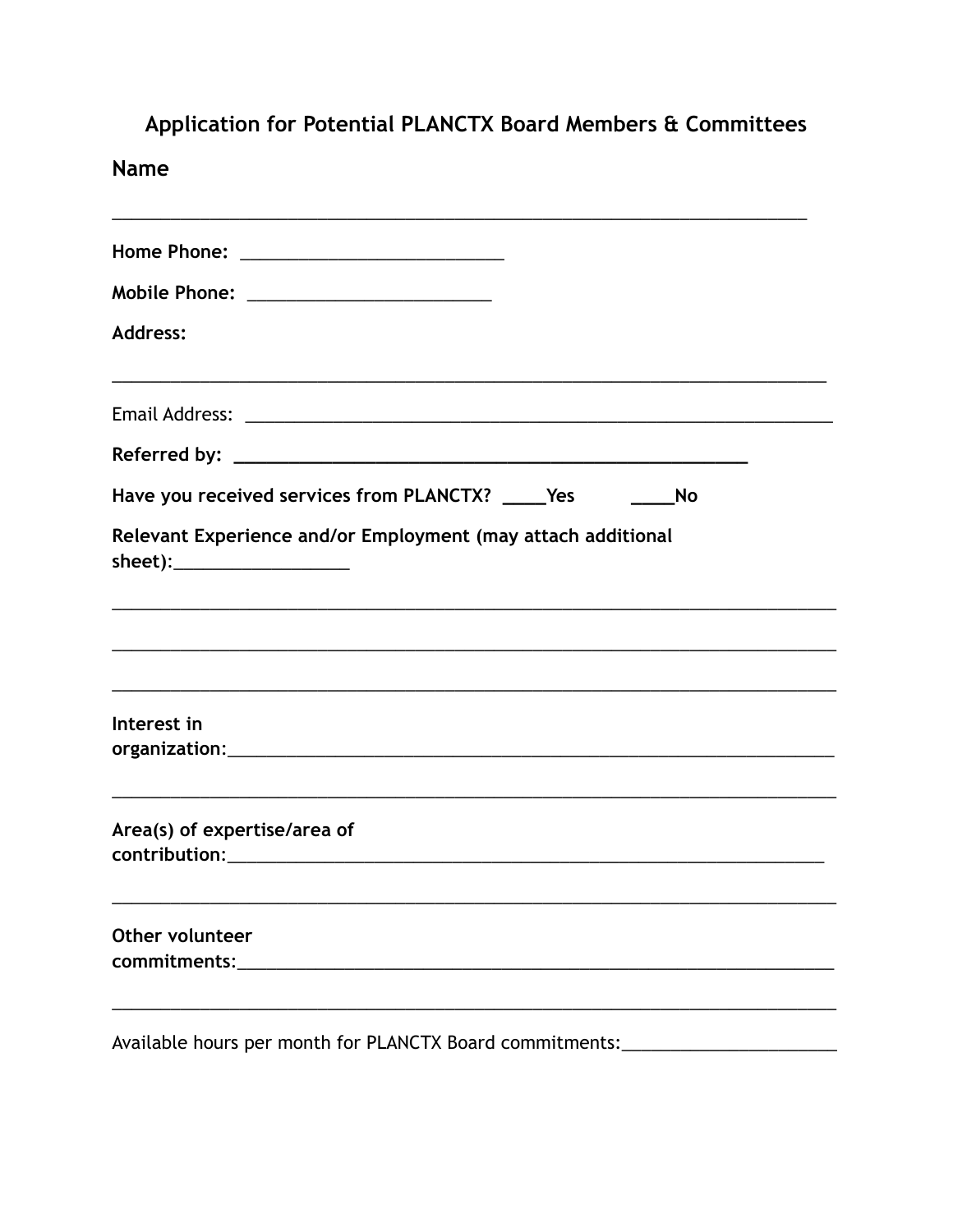## **Please indicate your skills:**

- □ Accounting/ Bookkeeping □ Computer Skills: Word Processing □ Computer Skills: Excel □ Computer Skills: Quicken for Nonprofits □ Computer Skills: Database □ Computer Skills: Other (indicate)\_\_\_\_\_\_\_\_\_\_\_\_\_\_ \_\_\_\_\_\_\_\_\_\_\_\_\_\_\_\_\_\_\_\_\_\_  $\overline{\phantom{a}}$
- □ Computer systems/ maintenance  $\Box$  Fundraising □ Graphics □ Grant Writing  $\Box$  Interpretation/ **Translation**  skills □ Knowledge of Best Practices in Mental Health service delivery  $\Box$  Legal  $\Box$  Marketing/advertising
- $\Box$  Planning
- $\Box$  Program Evaluation
- $\Box$  Program Management
- $\Box$  Public Speaking
- □ Policy Development
- $\Box$  Program Specific Skills:
- □ Social Media

**Please attach brief bio (3 – 5 sentences) that we can share with the Board.**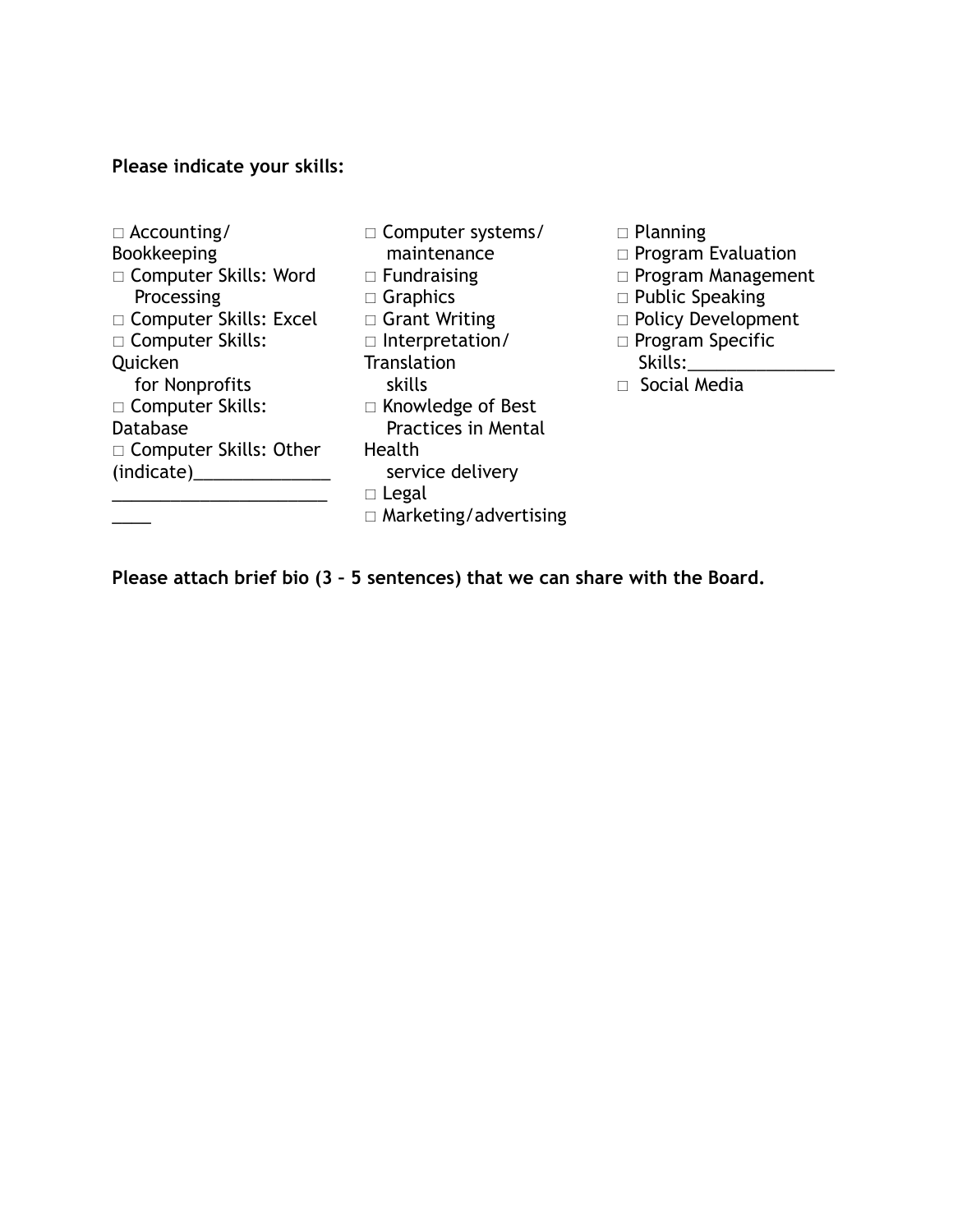**Name:**\_\_\_\_\_\_\_\_\_\_\_\_\_\_\_\_\_\_\_\_\_\_\_\_\_\_\_\_\_\_\_\_\_\_\_\_\_\_\_\_\_\_\_\_\_\_\_\_\_\_\_\_\_\_\_\_\_\_\_\_\_\_\_\_\_\_\_\_

| PLANCTX appreciates your interest, and your information will be considered |  |  |
|----------------------------------------------------------------------------|--|--|
| confidential.                                                              |  |  |

Does PLANCTX have your permission to conduct a background check?  $\Box$  Yes  $\Box$  No

\_\_\_\_\_\_\_\_\_\_\_\_\_\_\_\_\_\_\_\_\_\_\_\_\_\_\_\_\_\_\_\_\_\_\_\_\_\_\_\_\_\_\_\_\_\_\_\_\_\_\_\_\_\_\_\_\_\_\_\_\_\_\_\_\_\_\_\_\_\_\_\_\_\_

Have you been convicted of a crime?  $\Box$  Yes  $\Box$  No If yes, please explain:\_\_\_\_\_\_\_\_\_\_\_\_\_\_\_\_\_\_